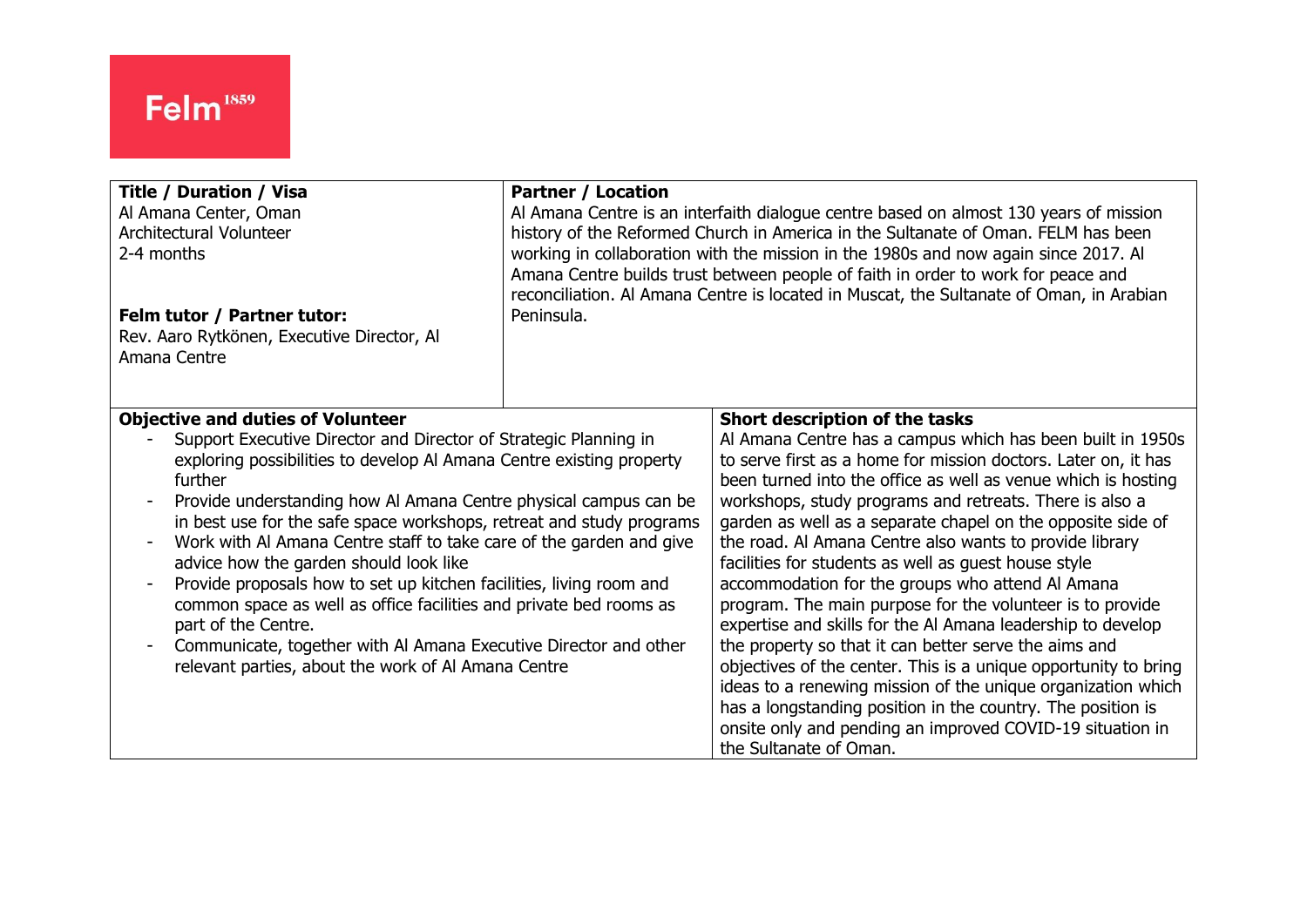## Felm<sup>1859</sup>

#### $\overline{\phantom{a}}$ **Competence / Qualifications / Language requirements:**

- Studies in one of the following: carpentry, landscaping, visual designing, engineering, architecture, or some other relevant area
- Flexibility, readiness and openness to meet people of different cultures and religions
- Quick to learn new things
- Committed to Al Amana Centre values
- Fluent in English language. No other languages required, but Finnish and Arabic would be an asset.

### **Benefits and commitments:**

#### **Felm country office**

- **•** Providing the tasks, materials and instructions for the Volunteer before volunteer period
- Felm will cover in-country expenses related to the volunteer task, such as work-related travel, sim-card and computer if necessary at work, etc.
- Advising the applicant with visa-procedures and providing Volunteer with visa invitation letter, and cover the costs if Volunteer needs extension of visa
- Providing a personal tutor and a draft program for the Volunteer period (incl. tutor discussions, starters session, mid-term discussion and evaluation session)
- Accommodation (furnished apartment or bedroom with shared kitchen and toilet)
- Introducing the Volunteer to Felm's partners work in the project areas

#### **Felm Helsinki office**

- Recruiting a suitable Felm Volunteer
- Providing the tasks, materials and instructions for the Volunteer
- **Orientation session**
- **Eeedback session**
- **■** Travel insurance
- Criminal records extract for volunteering if tasks include working with children
- **•** Small reimbursement of expenses

#### **Felm Volunteer**

- Following the FELM Volunteer agreement and its quidelines
- **•** Following the Code of Conduct and Safety Instructions of LWF and tutor's instructions in destination